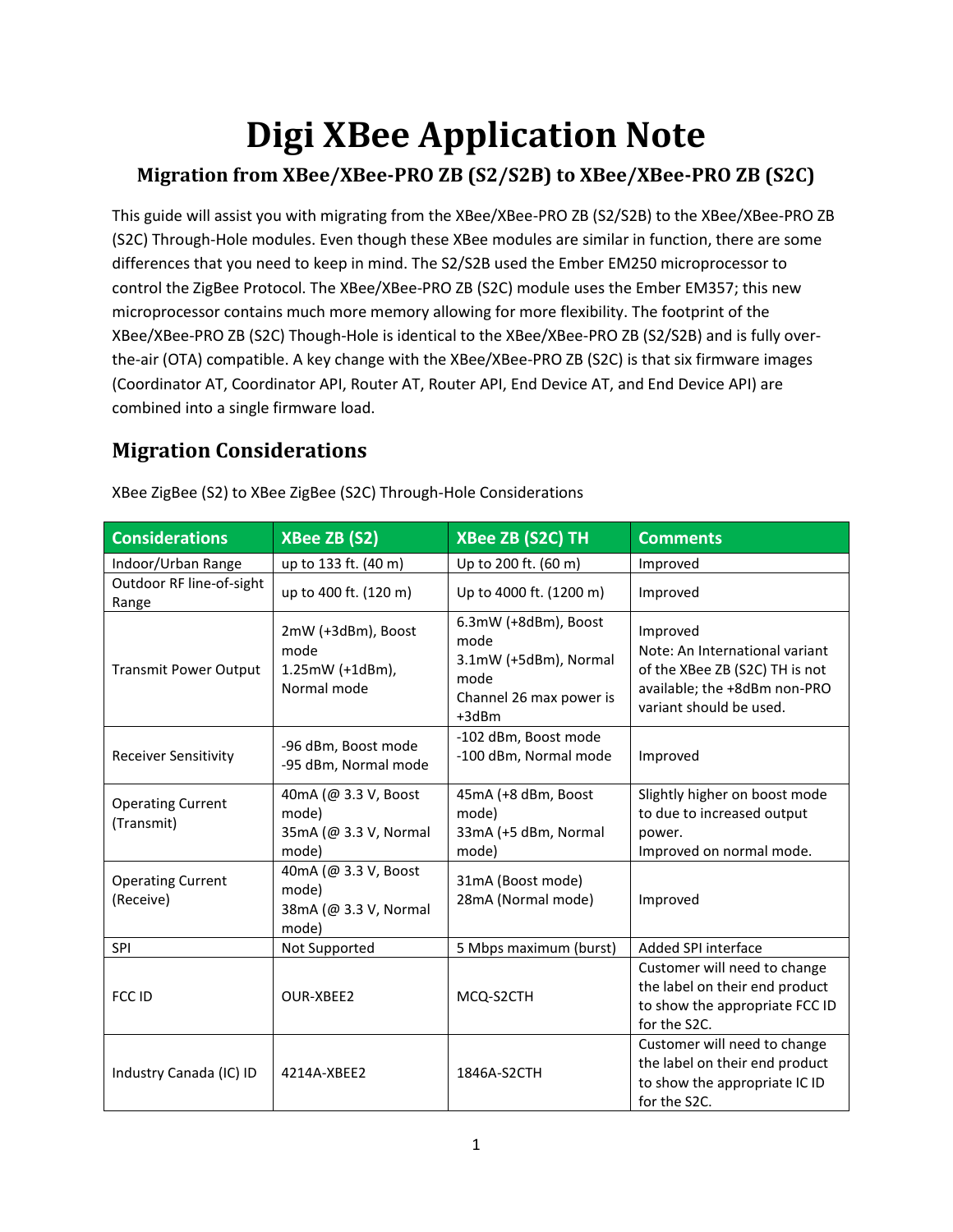XBee-PRO ZigBee (S2) to XBee-PRO ZigBee (S2C) Through-Hole Considerations

| <b>Considerations</b>                  | <b>XBee-PRO ZB (S2)</b> | <b>XBee-PRO ZB (S2C) TH</b> | <b>Comments</b>                                                                                                                  |
|----------------------------------------|-------------------------|-----------------------------|----------------------------------------------------------------------------------------------------------------------------------|
| <b>Transmit Power Output</b>           | 50mW (+17 dBm)          | 63mW (+18 dBm)              | Improved                                                                                                                         |
| <b>Receiver Sensitivity</b>            | $-102$ dBm              | $-101$ dBm                  | Comparable                                                                                                                       |
| <b>Supply Voltage</b>                  | $3.0 - 3.4 V$           | $2.7 - 3.6 V$               | Larger voltage range                                                                                                             |
| <b>Operating Current</b><br>(Transmit) | 295mA (@3.3 V)          | 120mA @ +3.3 V, +18 dBm     | Improved                                                                                                                         |
| <b>Operating Current</b><br>(Receive)  | 45 mA (@3.3 V)          | $31 \text{ mA}$             | Improved                                                                                                                         |
| Power-down Current                     | 3.5µA @ $25^{\circ}$ C  | $<$ 1µA @ 25 $^{\circ}$ C   | Improved                                                                                                                         |
| Channels                               | 11 to 24                | 11 to 25                    | One additional channel                                                                                                           |
| <b>SPI</b>                             | Not Supported           | 5 Mbps maximum (burst)      | Added SPI interface                                                                                                              |
| FCC ID                                 | MCQ-XBEEPRO2            | MCQ-PS2CTH                  | Customer will need to<br>change the label on their<br>end product to show the<br>appropriate FCC ID for the<br>S <sub>2</sub> C. |
| Industry Canada (IC) ID                | 1846A-XBEEPRO2          | 1846A-PS2CTH                | Customer will need to<br>change the label on their<br>end product to show the<br>appropriate IC ID for the<br>S <sub>2</sub> C.  |

XBee-PRO ZigBee (S2B) to XBee-PRO ZigBee (S2C) Through-Hole Considerations

| <b>Considerations</b>                  | <b>XBee-PRO ZB (S2B)</b>                                       | <b>XBee-PRO ZB (S2C) TH</b> | <b>Comments</b>                                                                                                                  |
|----------------------------------------|----------------------------------------------------------------|-----------------------------|----------------------------------------------------------------------------------------------------------------------------------|
| <b>Receiver Sensitivity</b>            | $-102$ dBm                                                     | $-101$ dBm                  | Comparable                                                                                                                       |
| <b>Operating Current</b><br>(Transmit) | 205mA, up to 220 mA<br>with programmable<br>variant $(@3.3 V)$ | 120mA @ +3.3 V, +18 dBm     | Improved                                                                                                                         |
| <b>Operating Current</b><br>(Receive)  | 47 mA, up to 62 mA with<br>programmable<br>variant $(@3.3 V)$  | 31mA                        | Improved                                                                                                                         |
| Power-down Current                     | 3.5µA @ $25^{\circ}$ C                                         | $<$ 1µA @ 25 $^{\circ}$ C   | Improved                                                                                                                         |
| <b>SPI</b>                             | Not Supported                                                  | 5 Mbps maximum (burst)      | Added SPI interface                                                                                                              |
| FCC ID                                 | MCQ-PROS2B                                                     | MCQ-PS2CTH                  | Customer will need to<br>change the label on their<br>end product to show the<br>appropriate FCC ID for the<br>S <sub>2</sub> C. |
| Industry Canada (IC) ID                | 1846A-PROS2B                                                   | 1846A-PS2CTH                | Customer will need to<br>change the label on their<br>end product to show the<br>appropriate IC ID for the<br>S <sub>2</sub> C.  |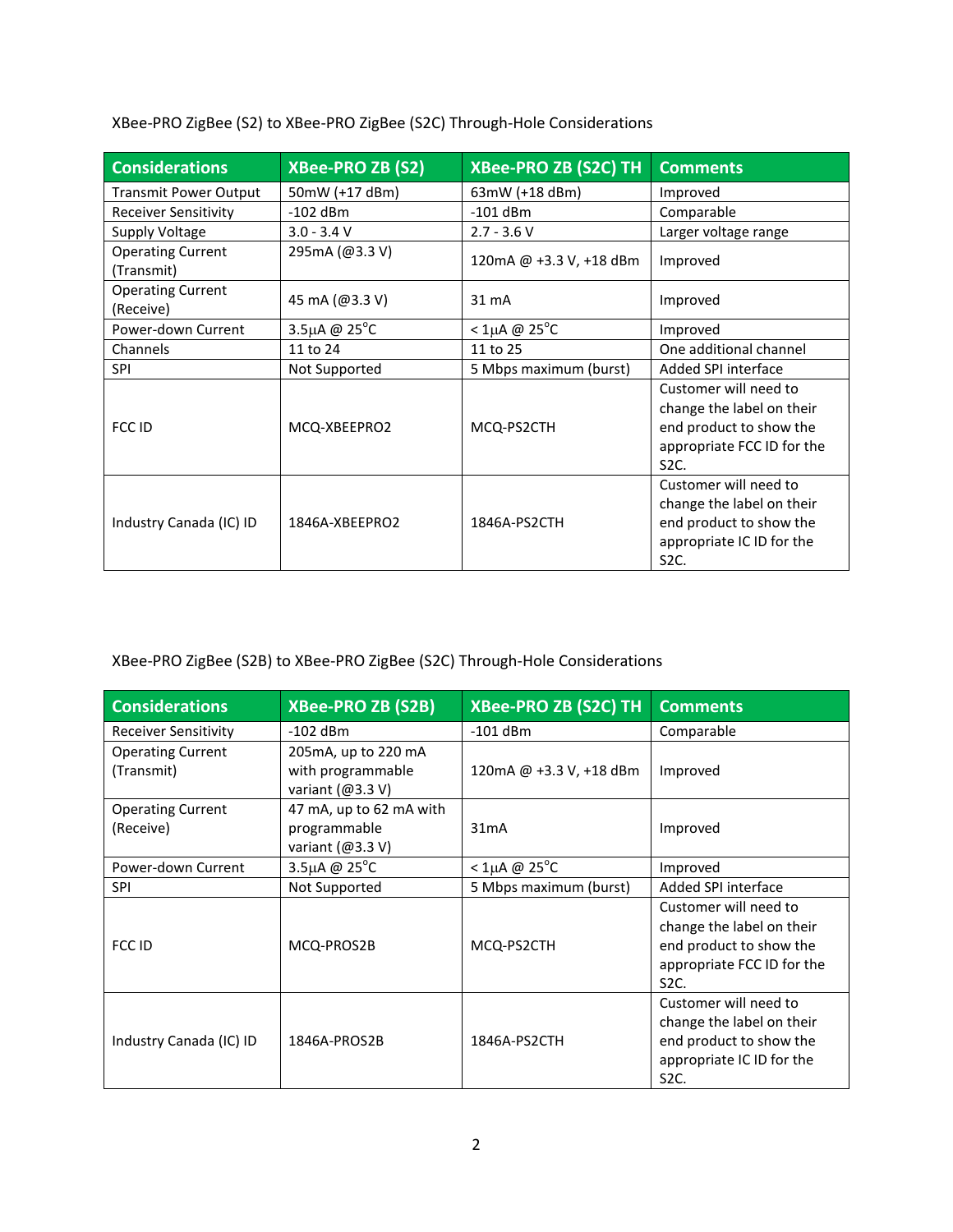## **Pin Compatibility**

The XBee/XBee-PRO ZB (S2C) introduces the SPI serial interface to Digi's through-hole ZigBee radio. The table below shows which pins are used for the SPI interface. Please refer to the XBee/XBee-PRO ZB (S2C) product manual for more information.

| Pin #            | XBee/XBee-PRO ZB (S2/S2B)        | XBee/XBee-PRO ZB (S2C) TH        |
|------------------|----------------------------------|----------------------------------|
| $\mathbf{1}$     | <b>VCC</b>                       | <b>VCC</b>                       |
| $\overline{2}$   | <b>DOUT</b>                      | DOUT / DIO13                     |
| $\overline{3}$   | DIN / CONFIG                     | DIN / CONFIG / DIO14             |
| $\overline{4}$   | DI012                            | DIO12 / SPI MISO                 |
| 5                | <b>RESET</b>                     | <b>RESET</b>                     |
| $\boldsymbol{6}$ | RSSI PWM / DIO10                 | RSSI PWM / PWMO DIO10            |
| $\overline{7}$   | DI011                            | <b>PWM1 / DIO11</b>              |
| $\bf 8$          | [RESERVED]                       | [RESERVED]                       |
| $\boldsymbol{9}$ | DTR / SLEEP_RQ/ DIO8             | DTR / SLEEP_RQ / DIO8            |
| 10               | <b>GND</b>                       | <b>GND</b>                       |
| 11               | DIO <sub>4</sub>                 | SPI MOSI / DIO4                  |
| 12               | CTS / DIO7                       | CTS / DIO7                       |
| 13               | ON / SLEEP                       | ON SLEEP / DIO9                  |
| 14               | <b>VREF</b>                      | <b>VREF</b>                      |
| 15               | ASSOCIATE / DIO5                 | ASSOCIATE / DIO5                 |
| 16               | RTS / DIO6                       | RTS / DIO6                       |
| 17               | AD3 / DIO3                       | AD3 / DIO3 / SPI_SSEL            |
| 18               | AD2 / DIO2                       | AD2 / DIO2 / SPI CLK             |
| 19               | AD1 / DIO1                       | AD1 / DIO1 / SPI ATTN            |
| 20               | AD0 / DIO0 / COMMISIONING BUTTON | AD0 / DIO0 / COMMISIONING BUTTON |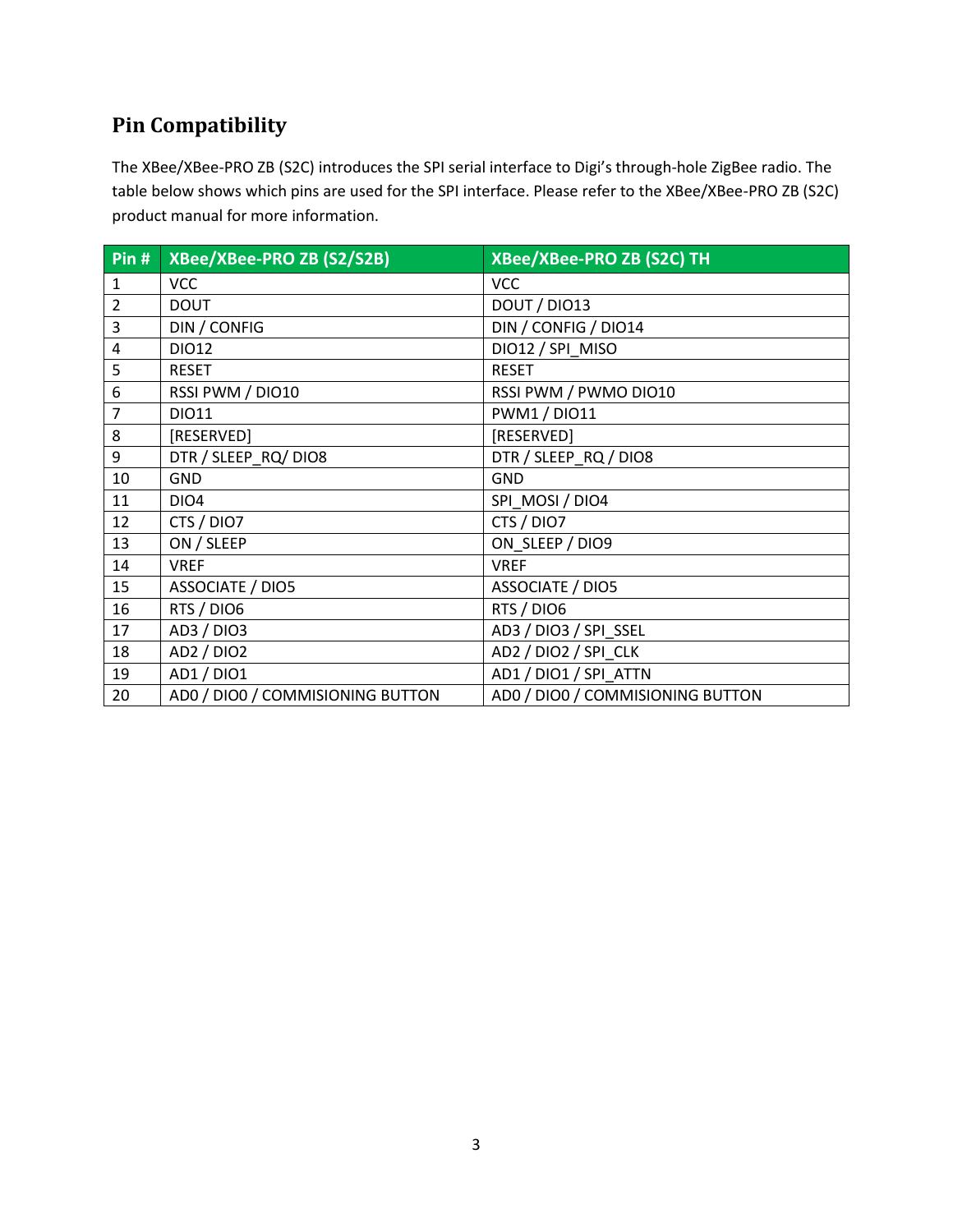## **Part Number Migration Guide**

The following table shows which XBee/XBee-PRO ZB (S2C) module to migrate to depending on which XBee/XBee-PRO ZB (S2/S2B) module you are currently using.

| <b>Legacy Part</b><br><b>Number</b> | <b>Description</b>                                                            | <b>Migrate To</b> | <b>Description</b>                                                     |
|-------------------------------------|-------------------------------------------------------------------------------|-------------------|------------------------------------------------------------------------|
| XB24-BPIT-***                       | XBee ZB (ZNet 2.5) low power<br>ZigBee module w/ PCB antenna                  | XB24CZ7PIT-004    | XBee ZB (S2C) low power ZigBee<br>module w/ PCB antenna                |
| XB24-BSIT-***                       | XBee ZB (ZNet 2.5) low power<br>ZigBee module w/ RPSMA<br>connector           | XB24CZ7SIT-004    | XBee ZB (S2C) low power ZigBee<br>module w/ RPSMA connector            |
| XB24-BUIT-***                       | XBee ZB (ZNet 2.5) low power<br>ZigBee module w/ U.FL<br>connector            | XB24CZ7UIT-004    | XBee ZB (S2C) low power ZigBee<br>module w/ U.FL connector             |
| XB24-BWIT-***                       | XBee ZB (ZNet 2.5) low power<br>ZigBee module w/ integrated<br>wire antenna   | XB24CZ7WIT-004    | XBee ZB (S2C) low power ZigBee<br>module w/ integrated wire<br>antenna |
| XBP24-BPIT-***                      | XBee-PRO ZB (ZNet 2.5) module<br>w/ PCB antenna                               | XBP24CZ7PIT-004   | XBee-PRO ZB (S2C) module w/ PCB<br>antenna                             |
| XBP24-BSIT-***                      | XBee-PRO ZB (ZNet 2.5) module<br>with RPSMA connector                         | XBP24CZ7SIT-004   | XBee-PRO ZB (S2C) module with<br>RPSMA connector                       |
| XBP24-BUIT-***                      | XBee-PRO ZB (ZNet 2.5) module<br>w/ U.FL antenna connector                    | XBP24CZ7UIT-004   | XBee-PRO ZB (S2C) module w/<br>U.FL antenna connector                  |
| XBP24-BWIT-***                      | XBee-PRO ZB (ZNet 2.5) module<br>w/ wire antenna                              | XBP24CZ7WIT-004   | XBee-PRO ZB (S2C) module w/<br>wire antenna                            |
| XBP24-BPIT-***J                     | XBee-PRO ZB (ZNet 2.5) module<br>w/ PCB antenna (International)               | XB24CZ7PIT-004    | XBee ZB (S2C) low power ZigBee<br>module w/ PCB antenna                |
| XBP24-BSIT-***J                     | XBee-PRO ZB (ZNet 2.5) module<br>with RPSMA connector<br>(International)      | XB24CZ7SIT-004    | XBee ZB (S2C) low power ZigBee<br>module w/ RPSMA connector            |
| XBP24-BUIT-***J                     | XBee-PRO ZB (ZNet 2.5) module<br>w/ U.FL antenna connector<br>(International) | XB24CZ7UIT-004    | XBee ZB (S2C) low power ZigBee<br>module w/ U.FL connector             |
| XBP24-BWIT-***J                     | XBee-PRO ZB (ZNet 2.5) module<br>w/ wire antenna (International)              | XB24CZ7WIT-004    | XBee ZB (S2C) low power ZigBee<br>module w/ integrated wire<br>antenna |
| XB24-Z7PIT-***                      | XBee ZB (S2) low power ZigBee<br>module w/ PCB antenna                        | XB24CZ7PIT-004    | XBee ZB (S2C) low power ZigBee<br>module w/ PCB antenna                |
| XB24-Z7WIT-***                      | XBee ZB (S2) low power ZigBee<br>module w/ integrated wire<br>antenna         | XB24CZ7WIT-004    | XBee ZB (S2C) low power ZigBee<br>module w/ integrated wire<br>antenna |
| XB24-Z7UIT-***                      | XBee ZB (S2) low power ZigBee<br>module w/ U.FL connector                     | XB24CZ7UIT-004    | XBee ZB (S2C) low power ZigBee<br>module w/ U.FL connector             |
| XB24-Z7SIT-***                      | XBee ZB (S2) low power ZigBee<br>module w/ RPSMA connector                    | XB24CZ7SIT-004    | XBee ZB (S2C) low power ZigBee<br>module w/ RPSMA connector            |
| XBP24-Z7PIT-***                     | XBee-PRO ZB (S2) module w/<br>PCB antenna                                     | XBP24CZ7PIT-004   | XBee-PRO ZB (S2C) module w/ PCB<br>antenna                             |
| XBP24-Z7WIT-***                     | XBee-PRO ZB (S2) module w/<br>wire antenna                                    | XBP24CZ7WIT-004   | XBee-PRO ZB (S2C) module w/<br>wire antenna                            |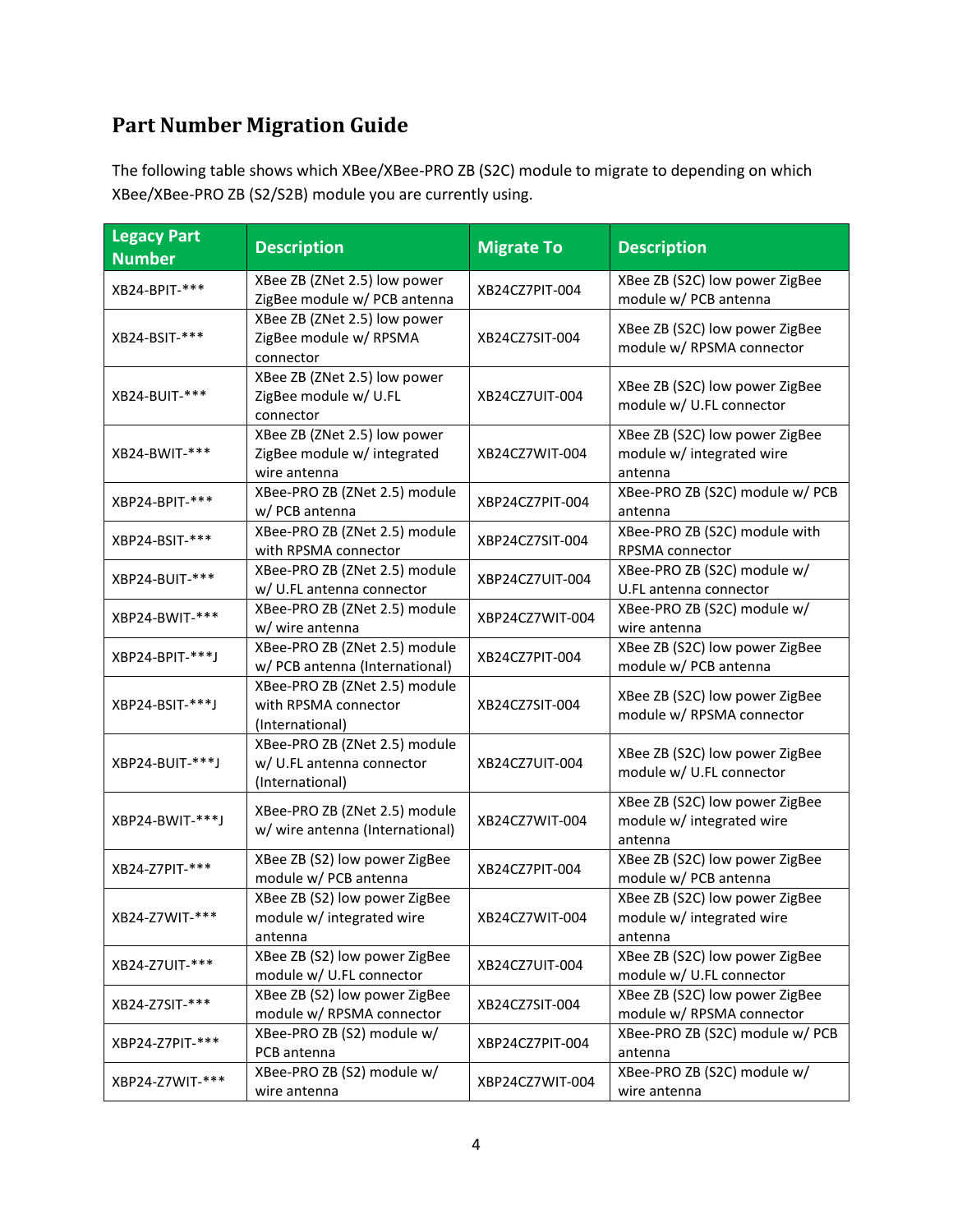| XBP24-Z7UIT-***  | XBee-PRO ZB (S2) module w/<br>U.FL antenna connector                                                    | XBP24CZ7UIT-004 | XBee-PRO ZB (S2C) module w/<br>U.FL antenna connector                                        |
|------------------|---------------------------------------------------------------------------------------------------------|-----------------|----------------------------------------------------------------------------------------------|
| XBP24-Z7SIT-***  | XBee-PRO ZB (S2) module with<br>RPSMA connector                                                         | XBP24CZ7SIT-004 | XBee-PRO ZB (S2C) module with<br>RPSMA connector                                             |
| XBP24-Z7PIT-***J | XBee-PRO ZB (S2) module w/<br>PCB antenna (International)                                               | XB24CZ7PIT-004  | XBee ZB (S2C) low power ZigBee<br>module w/ PCB antenna                                      |
| XBP24-Z7WIT-***J | XBee-PRO ZB (S2) module w/<br>wire antenna (International)                                              | XB24CZ7WIT-004  | XBee ZB (S2C) low power ZigBee<br>module w/ integrated wire<br>antenna                       |
| XBP24-Z7UIT-***J | XBee-PRO ZB (S2) module w/<br>U.FL antenna connector<br>(International)                                 | XB24CZ7UIT-004  | XBee ZB (S2C) low power ZigBee<br>module w/ U.FL connector                                   |
| XBP24-Z7SIT-***J | XBee-PRO ZB (S2) module with<br>RPSMA connector<br>(International)                                      | XB24CZ7SIT-004  | XBee ZB (S2C) low power ZigBee<br>module w/ RPSMA connector                                  |
| XBP24BZ7PIT-***  | XBee-PRO ZB (S2B) module w/<br>PCB antenna                                                              | XBP24CZ7PIT-004 | XBee-PRO ZB (S2C) module w/ PCB<br>antenna                                                   |
| XBP24BZ7SIT-***  | XBee-PRO ZB (S2B) module with<br>RPSMA connector                                                        | XBP24CZ7SIT-004 | XBee-PRO ZB (S2C) module with<br>RPSMA connector                                             |
| XBP24BZ7UIT-***  | XBee-PRO ZB (S2B) module w/<br>U.FL antenna connector                                                   | XBP24CZ7UIT-004 | XBee-PRO ZB (S2C) module w/<br>U.FL antenna connector                                        |
| XBP24BZ7WIT-***  | XBee-PRO ZB (S2B) module w/<br>wire antenna                                                             | XBP24CZ7WIT-004 | XBee-PRO ZB (S2C) module w/<br>wire antenna                                                  |
| XBP24BZ7PIT-***J | XBee-PRO ZB (S2B) module w/<br>PCB antenna<br>(International)                                           | XB24CZ7PIT-004  | XBee ZB (S2C) low power ZigBee<br>module w/ PCB antenna                                      |
| XBP24BZ7SIT-***J | XBee-PRO ZB (S2B) module with<br><b>RPSMA</b> connector<br>(International)                              | XB24CZ7SIT-004  | XBee ZB (S2C) low power ZigBee<br>module w/ RPSMA connector                                  |
| XBP24BZ7UIT-***J | XBee-PRO ZB (S2B) module w/<br>U.FL antenna connector<br>(International)                                | XB24CZ7UIT-004  | XBee ZB (S2C) low power ZigBee<br>module w/ U.FL connector                                   |
| XBP24BZ7WIT-***J | XBee-PRO ZB (S2B) module w/<br>wire antenna (International)                                             | XB24CZ7WIT-004  | XBee ZB (S2C) low power ZigBee<br>module w/ integrated wire<br>antenna                       |
| XBP24BZ7SITB***  | Programmable XBee-PRO ZB<br>(S2B) extended range ZigBee<br>module w/ RPSMA connector                    | XBP24CZ7SITB003 | Programmable XBee-PRO ZB (S2C)<br>extended range ZigBee module w/<br>RPSMA connector         |
| XBP24BZ7WITB***  | Programmable XBee-PRO ZB<br>(S2B) extended range ZigBee<br>module w/ integrated wire<br>antenna         | XBP24CZ7WITB003 | Programmable XBee-PRO ZB (S2C)<br>extended range ZigBee module w/<br>integrated wire antenna |
| XBP24BZ7PITB***  | Programmable XBee-PRO ZB<br>(S2B) extended range ZigBee<br>module w/ PCB antenna                        | XBP24CZ7PITB003 | Programmable XBee-PRO ZB (S2C)<br>extended range ZigBee module w/<br>PCB antenna             |
| XBP24BZ7UITB***  | Programmable XBee-PRO ZB<br>(S2B) extended range ZigBee<br>module w/ U.FL connector                     | XBP24CZ7UITB003 | Programmable XBee-PRO ZB (S2C)<br>extended range ZigBee module w/<br>U.FL connector          |
| XBP24BZ7SITB***J | Programmable XBee-PRO ZB<br>(S2B) extended range ZigBee<br>module w/ RPSMA connector<br>(International) | XB24CZ7SITB003  | Programmable XBee ZB (S2C) low<br>power ZigBee module w/ RPSMA<br>connector                  |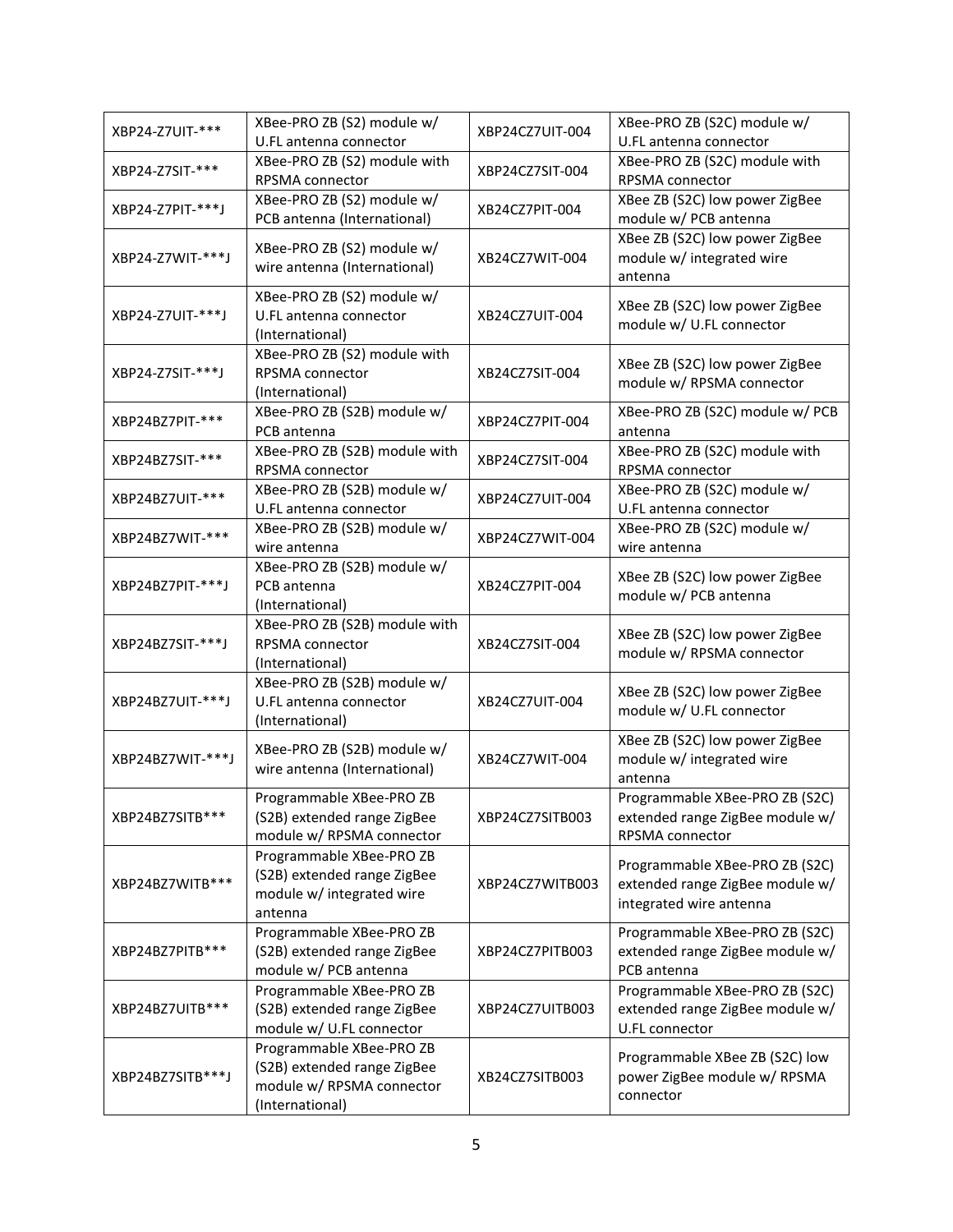| XBP24BZ7WITB***J | Programmable XBee-PRO ZB<br>(S2B) extended range ZigBee<br>module w/ integrated wire<br>antenna (International) | XB24CZ7WITB003 | Programmable XBee ZB (S2C) low<br>power ZigBee module w/<br>integrated wire antenna |
|------------------|-----------------------------------------------------------------------------------------------------------------|----------------|-------------------------------------------------------------------------------------|
| XBP24BZ7PITB***J | Programmable XBee-PRO ZB<br>(S2B) extended range ZigBee<br>module w/ PCB antenna<br>(International)             | XB24CZ7PITB003 | Programmable XBee ZB (S2C) low<br>power ZigBee module w/ PCB<br>antenna             |
| XBP24BZ7UITB***J | Programmable XBee-PRO ZB<br>(S2B) extended range ZigBee<br>module w/ U.FL connector<br>(International)          | XB24CZ7UITB003 | Programmable XBee ZB (S2C) low<br>power ZigBee module w/ U.FL<br>connector          |

## **Configuration**

The XBee/XBee-PRO ZB (S2/S2B) modules had six different firmware images (Coordinator AT, Coordinator API, Router AT, Router API, End Device AT, and End Device API). The XBee/XBee-PRO ZB (S2C) modules combine these six function sets into a single firmware image. The table below shows you which settings to enable on the XBee/XBee-PRO ZB (S2C) modules to match the function set you were using on the XBee/XBee-PRO ZB (S2/S2B) modules.

| XBee/XBee-PRO ZB (S2/S2B) Function Set | <b>XBee/XBee-PRO ZB (S2C) Firmware Settings</b>                                    |
|----------------------------------------|------------------------------------------------------------------------------------|
| ZigBee Router AT                       | <b>Default Settings</b>                                                            |
| ZigBee Router API                      | Set AP (API Enable) = API enabled [1]                                              |
| ZigBee Coordinator AT                  | Set CE (Coordinator Enable) = Enabled [1]                                          |
| ZigBee Coordinator API                 | Set CE (Coordinator Enable) = Enabled [1]<br>Set AP (API Enable) = API enabled [1] |
| ZigBee End Device AT                   | Set SM (Sleep Mode) = Cyclic Sleep [4]                                             |
| ZigBee End Device API                  | Set SM (Sleep Mode) = Cyclic Sleep [4]<br>Set AP (API Enable) = API enabled [1]    |